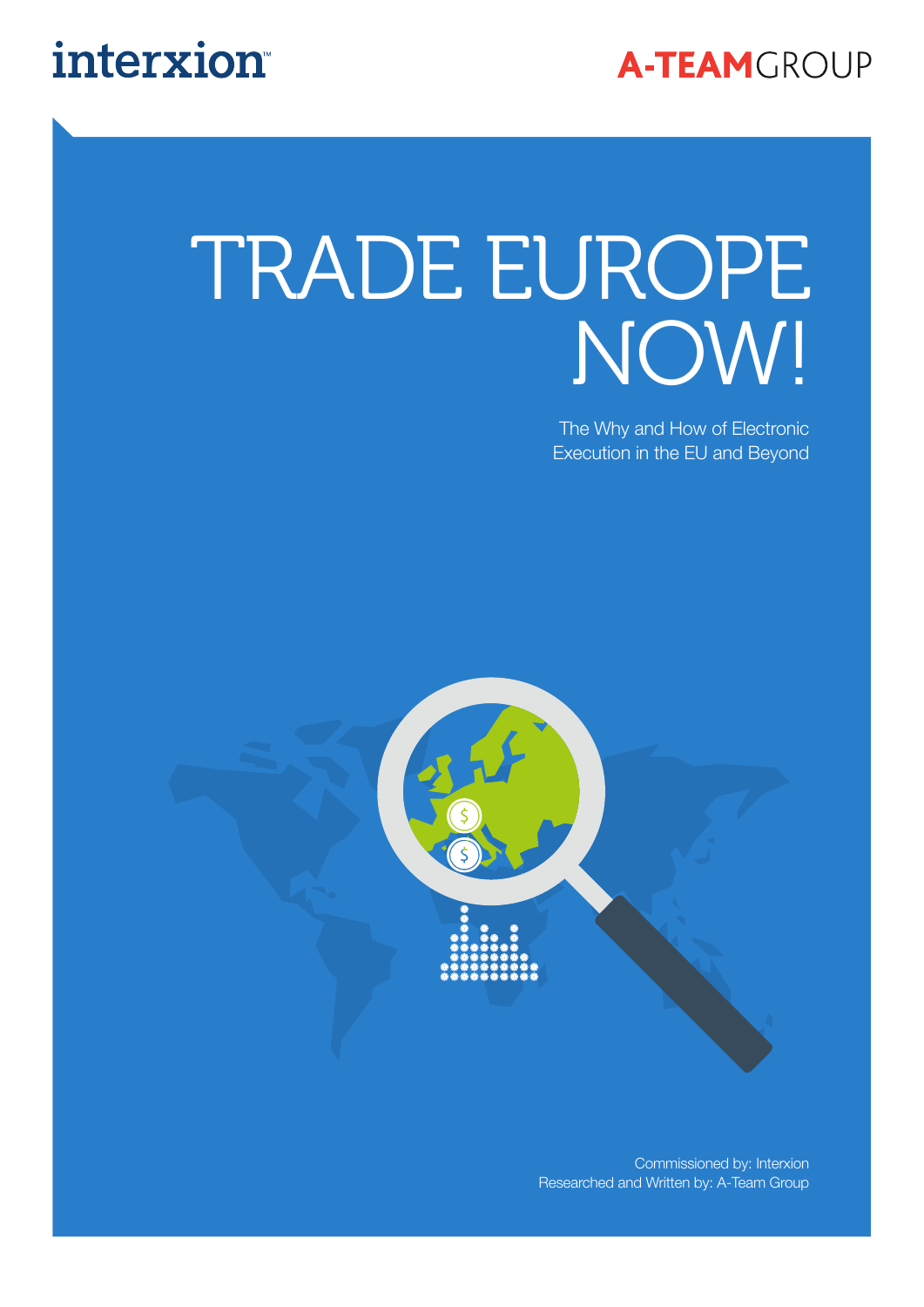### EXECUTIVE SUMMARY

| 01 | European financial markets are poised for major change as institutions prepare for the EU's Markets for<br>Financial Instruments Directive (MiFID) II regulation, which comes into effect in January 2018.                                                                                                                                                                                                                                                                                                                                                                                                                            |
|----|---------------------------------------------------------------------------------------------------------------------------------------------------------------------------------------------------------------------------------------------------------------------------------------------------------------------------------------------------------------------------------------------------------------------------------------------------------------------------------------------------------------------------------------------------------------------------------------------------------------------------------------|
| 02 | In the absence of a centralised pan-European order book, trading firms will need to consolidate orders from<br>multiple trading venues to construct their own views of European Best Bid/Offer (EBBO).                                                                                                                                                                                                                                                                                                                                                                                                                                |
| 03 | The emerging picture of the European market structure presents US traders with opportunities to source<br>significant liquidity and diversify their trading activities.                                                                                                                                                                                                                                                                                                                                                                                                                                                               |
| 04 | Practitioners also need access to independent service providers for key capabilities required under MiFID II,<br>including time-stamping, time synchronisation and risk management gateways.                                                                                                                                                                                                                                                                                                                                                                                                                                          |
| 05 | MiFID II's focus on transparency across a broad range of asset types brings Europe more closely into line<br>with US markets, making it relatively straightforward for US participants to take advantage of Europe's<br>sophisticated market centres.                                                                                                                                                                                                                                                                                                                                                                                 |
| 06 | To succeed, it's essential that new entrants and current firms secure fast access to key trading venues in the<br>London area, including the London Stock Exchange, BATS Chi-X, the Euronext markets, ICE Futures Europe<br>(the former Liffe), and Frankfurt-based Eurex, a key leading indicator of European market direction.                                                                                                                                                                                                                                                                                                      |
|    | London is the gateway to Europe and selecting the right colocation data centre from which to execute from<br>is an important first step towards successful trading in Europe. Interxion's City of London data centre<br>campus is situated equidistant from key liquidity venues, Slough in the West, Basildon in the East and right<br>next to the London Stock Exchange. With access to all of the main market data vendors, ISVs and brokers<br>as well as microwave connectivity to Frankfurt, this makes Interxion London the ideal colocation data centre<br>from which to execute trades and ensure a consolidated order book. |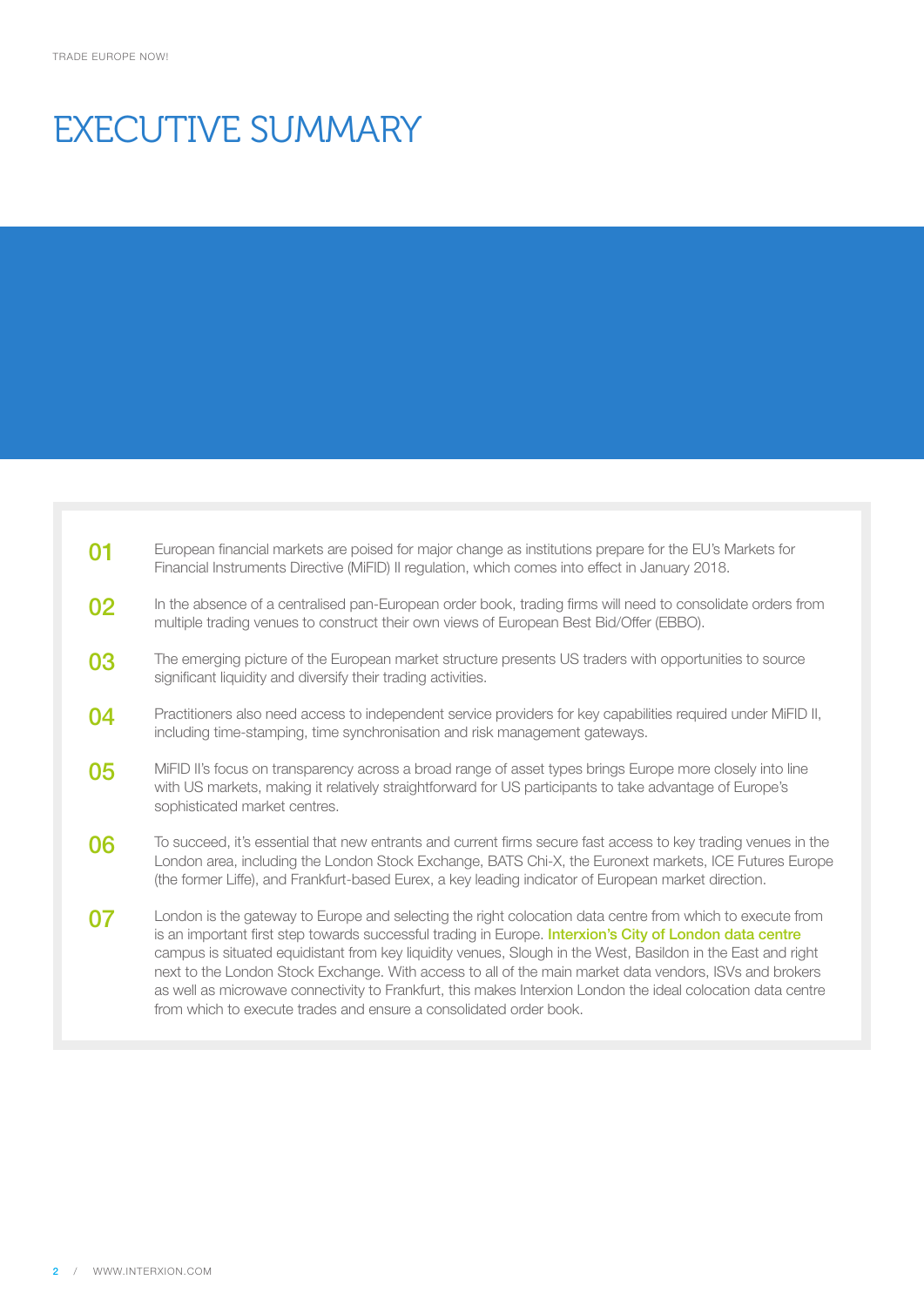### INTRODUCTION

## $\binom{1}{2}$



The European trading marketplace is in the midst of major change, in part driven by the introduction of EU's MiFID II regulation, which comes into force in January 2018. The net effect of the new regulation will be a more transparent, consistent and reliable market structure across asset classes, creating a European trading landscape that strongly resembles that in the US and boosting its appeal to US investment firms.

This wide-ranging market structure initiative comes as European markets are being valued at a par with the US counterparts (the US's strong tech sector excepted). As a result, new opportunities are emerging for US trading firms of all types and sizes, buy side and sell side, to get involved in European markets. There, they'll find the same array of asset classes, risk profiles and execution venues as they find at home.

Key to success, though, will be the decision of how to connect most effectively in order to optimise the flexibility and choice of instruments and execution venues available. Specifically, selecting the optimal gateway or point of entry to European markets – ensuring low-latency connectivity to those venues that are key to the investment strategy – will dictate the success or failure of any European trading venture.

In particular, it examines hosting and connectivity options for high-performance traders wishing to optimise proximity to appropriate trading venues, and discuss next steps toward getting started in European trading.

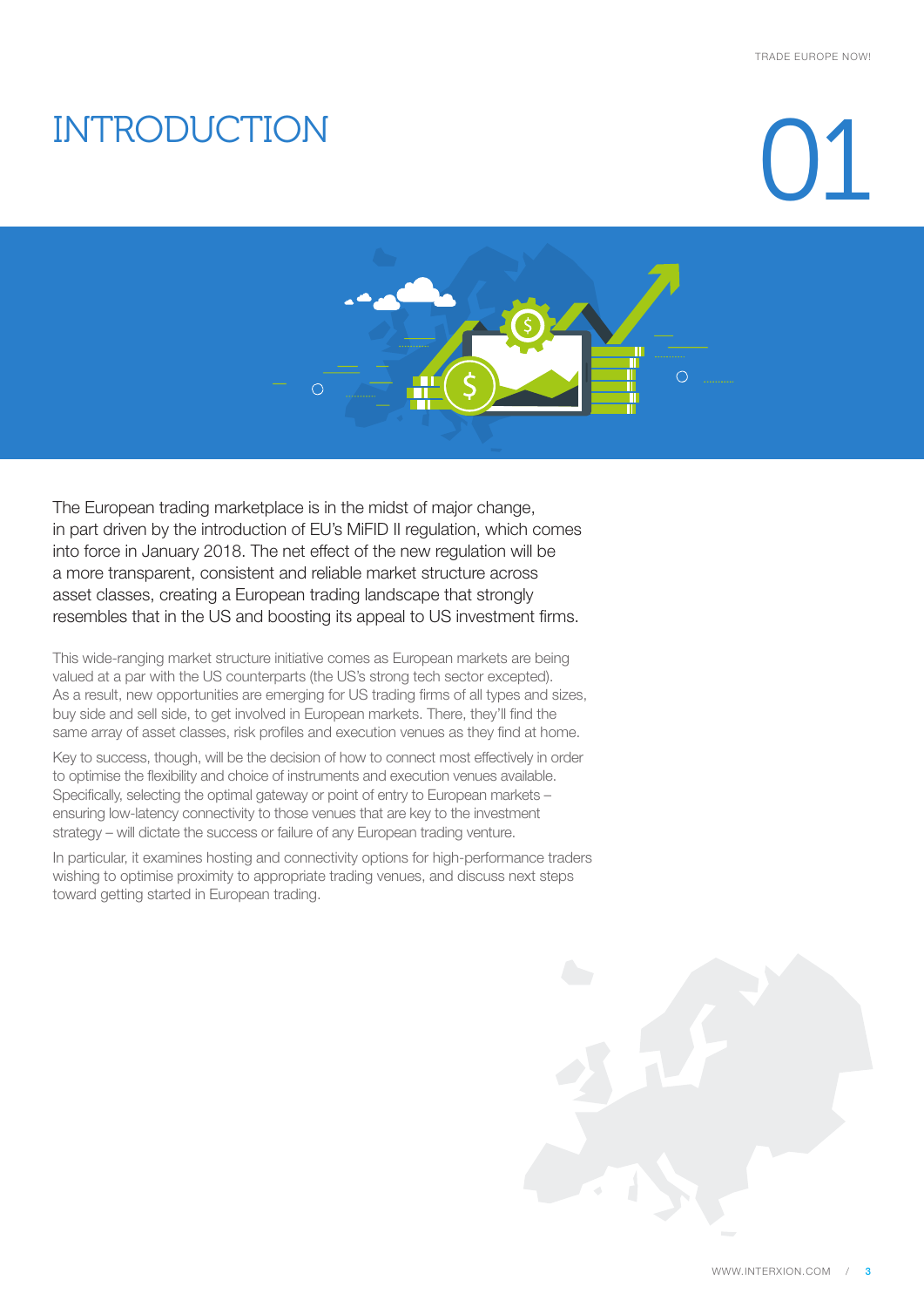## $\mathcal{V}$

### TRADING IN EUROPE: WHY NOW?



#### WHY TRADE EUROPE NOW?

- $\rightarrow$  Strong investing demographic
- **→** Regulatory level playing field
- $\rightarrow$  Better execution quality
- $\rightarrow$  Volatility is returning
- Strong mix of highly liquid asset classes
- $\rightarrow$  Multiple fast trading venues
- Interoperability of clearing systems

The sheer scale of the EU, the level playing field ushered in by the MiFID II regulation, and the return of volatility due to ongoing political and economic upheaval combine to make Europe a compelling choice for traders. Add to that Europe's strong mix of liquid asset classes, its high-tech execution venues and a shift toward interoperability in post-trade, and the case for participation grows stronger still.

European markets are complex. In order to invest or trade in those markets you need to know exactly what you are dealing with: 28 countries with multiple currencies, multiple regulatory bodies, a patchwork of cultures and an evolving market structure. There is opportunity in understanding and embracing the complexity of Europe, especially in light of the goals of MiFID II and Markets in Financial Investments Regulation: transparency, best execution, and a whole new way of doing business for trading firms and venues that will create a level playing field, while making the market more resilient.

**Strong investing demographic.** The EU is home to some 500 million people and as such its financial markets have both liquidity and diversity in abundance, with several established financial centres, strong domestic markets and mature cash and derivatives markets.

Regulatory level playing field. The market structure put in place by the original MiFID regulation transformed trading in Europe from a clunky, expensive and inconsistent client experience to a modern trading environment. It introduced alternative execution venues in the form of multilateral trading facilities (MTFs), green-lighting the entrance of competitive exchanges like Chi-X, which was ultimately acquired by BATS of the US, and helping to push traditional exchanges into major upgrades in technology infrastructures and attitudes to service.

While MiFID I focused on the equities marketplace, its successor MiFID II will be extending into other markets, most notably listed derivatives. MiFID II aims to improve European markets by, among other things, increasing transparency even for traditional non-displayed trading. The objective of MiFID II is to bring more transparency across all asset classes (equity, equity-like and non-equity instruments).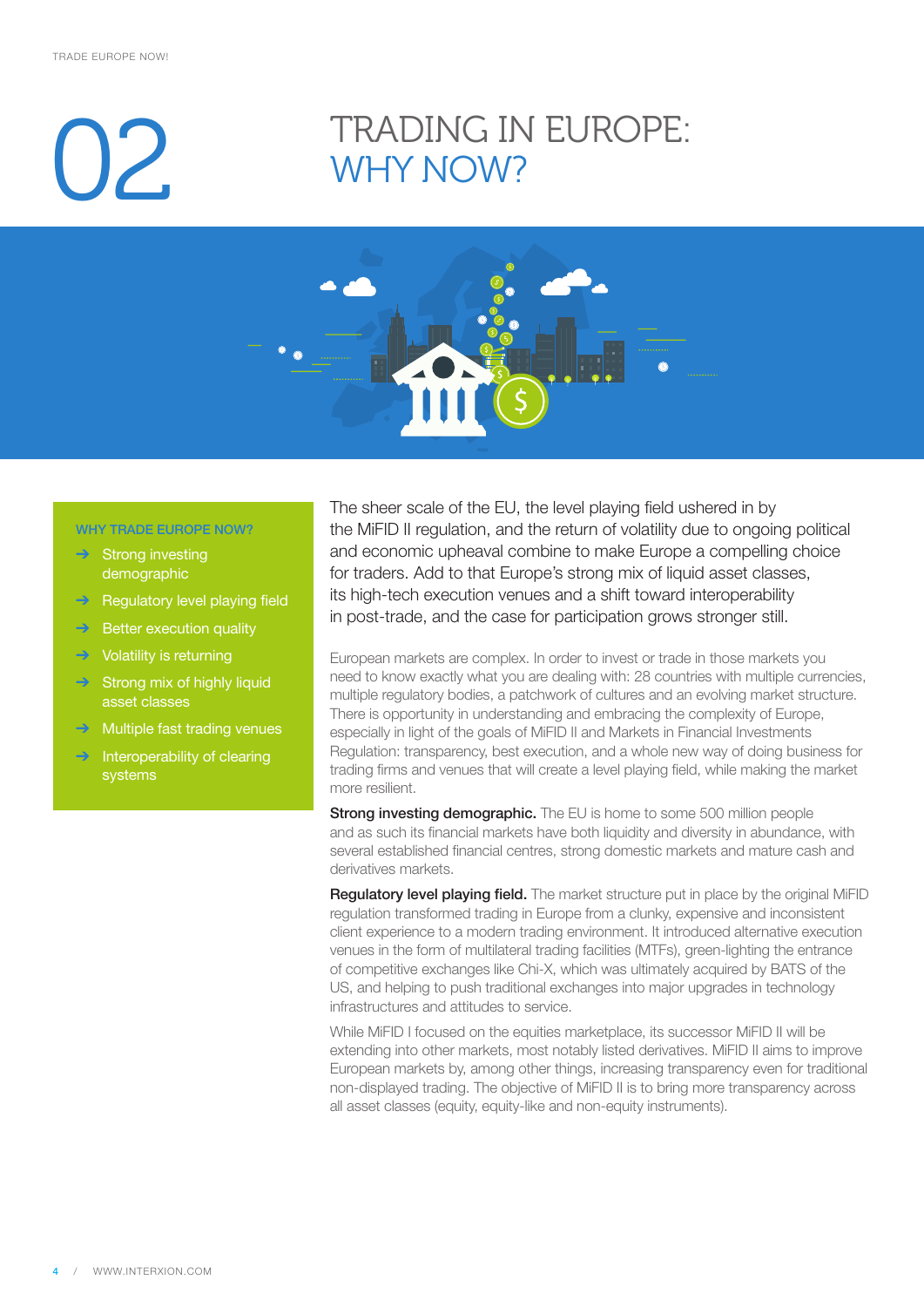According to Virginie Saade, Head of EU Regulatory Affairs and Strategy, at market-maker KCG Europe, *"This should result in more predictable and stable environment to trade, and ultimately should lead to a reduction in trading costs."* Saade believes that as a result of the MiFID II initiative, some products that used to be traded in the dark, like ETFs and Fixed Income, will be open to a whole new range of trading participants. Some trading volume is expected to move away from 'dark' markets to lit markets as a result of the application of MiFID II.

Better execution quality for all participants. Best execution refers to the duty owed by an investment firm executing customers' orders to ensure the best possible outcome for its clients. The definition of best execution is almost identical to that in MiFID 1, and looks at key factors like price, costs, speed, likelihood of execution and settlement, size and nature of orders.

*"The major change comes from the fact that compliance with best-execution rules will be subject to closer scrutiny not only by Regulators but ultimately by customers, both of whom will have access to better quality execution data," says Saade. "Best execution under MiFID II now requires investment firms handling client orders to make an annual disclosure of their top five execution venues, in terms of trading volumes, for the preceding year."*

In addition, says Saade, the execution policy provided to customers must be clearly written in understandable terms and with sufficient supporting data. The new requirements go hand in hand with increased monitoring obligations, and existing clients must be notified of any material changes to the policy. Best execution will therefore become measurable and consequently enforced. This will positively impact the way trading firms do business. *"Execution services will have to become nothing less than best execution services,"* says Saade.

Volatility is returning. The EU is affected by many of the same economic and political factors as the US, and as a result its large and mature markets see their fair share of volatility. In 2015 alone has seen major shocks in the form of the Greek debt crisis, which dominated markets for much of the first half, and more recently the Chinese economic slowdown.

Attracted by the ongoing volatility, US liquidity providers like KCG and others have recognised Europe's potential, aggressively making and taking liquidity in an attempt to exploit the nuances of the EU's market landscape as it evolves. They have pioneered the kind of high-performance trading techniques that have characterised US markets for the past 15 years to take advantage of Europe's shift to fast markets.

Strong mix of highly liquid asset classes. Like the US, Europe has a highly developed derivatives marketplace that underpins its historic cash equities markets, specifically the London Stock Exchange, Deutsche Boerse (based just outside Frankfurt), the Euronext exchanges in Paris, Amsterdam, Lisbon and Brussels, more regional exchanges in Madrid, Milan and Scandinavia, and disruptive newer entrants like BATS Chi-X, The Order Machine (TOM) and Equiduct.

These are complemented by a raft of long-established derivatives exchanges, chief among them Deutsche Boerse's Eurex and the InterContinental Exchange's ICE Futures Europe. The London market centre is home to the huge global foreign exchange marketplace both ICAP EBS (and Thomson Reuters' FX Dealing systems), and is regarded as perhaps the primary liquidity centre for OTC derivatives, including credit default swaps. It also is a potential base for any new systematic internalisers established under MiFID II.

Interoperability of clearing systems. The interoperability of clearing agencies among European execution venues is becoming a reality. Unlike in the US, where the ubiquity of the Depository Trust & Clearing Corp. (DTCC) takes concerns about clearing relationships out of the equation, Europe is starting to see choice in the post-trade environment, as the monopolistic links between domestic exchanges and clearers is broken by the MiFID initiatives.

The EU is affected by many of the same economic and political factors as the US

There is opportunity in understanding and embracing the complexity of Europe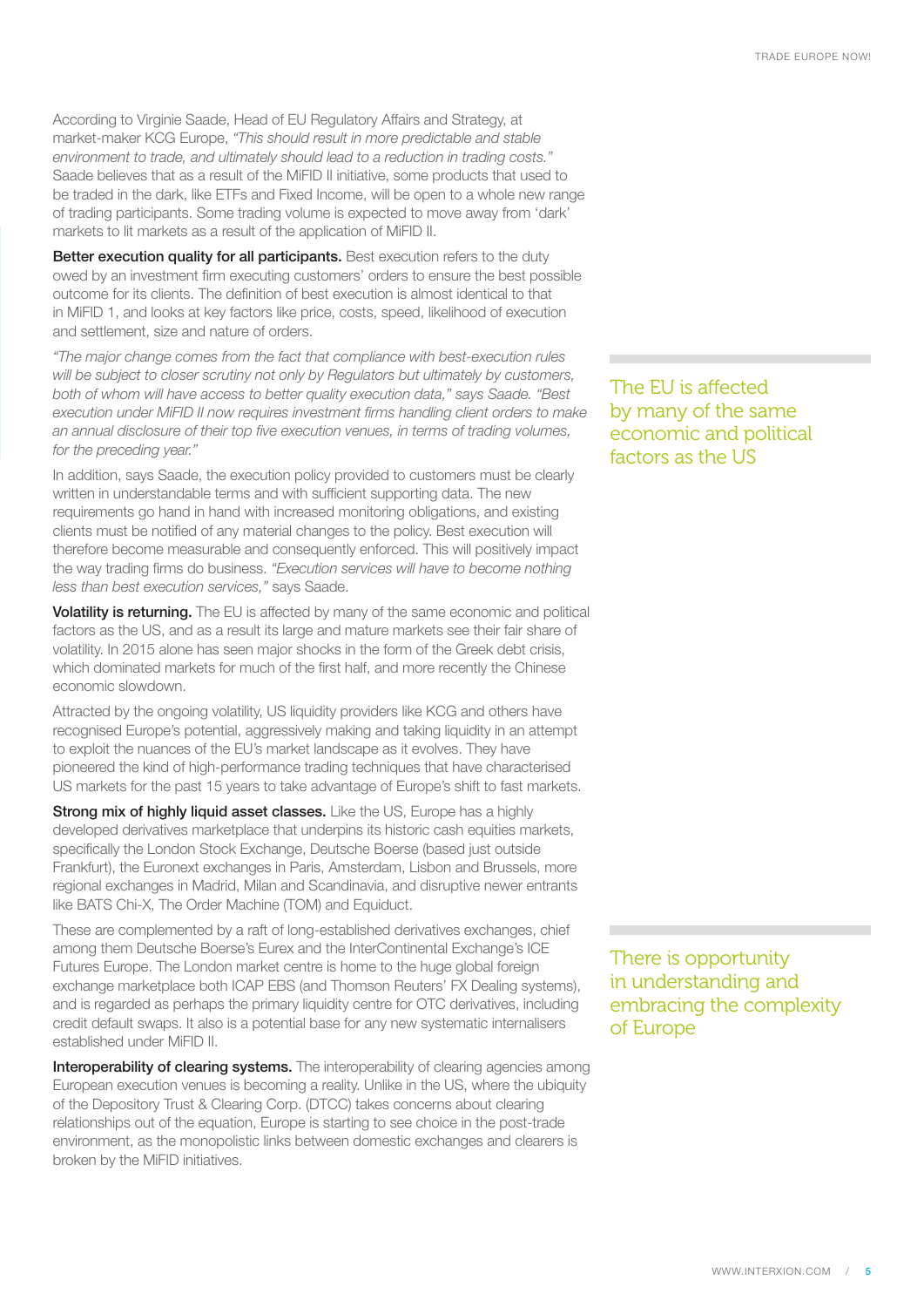| Venue                           | <b>Primary Asset Class(es)</b> | <b>Data Centre</b> | Roundtrip Latency from<br>Interxion London (Milliseconds) |
|---------------------------------|--------------------------------|--------------------|-----------------------------------------------------------|
| Aquis Exchange                  | Pan-European Equities          | Slough, UK         | $0.283*$                                                  |
| <b>BATS Chi-X Europe</b>        | Pan-European Equities          | Slough, UK         | $0.283*$                                                  |
| Bolsa de Madrid                 | Spanish Equities and Linked    | Madrid             | 22.6                                                      |
| Borsa Italiana                  | Italian Equities and Linked    | Milan              | 17.496                                                    |
| Deutsche Boerse Xetra           | German Equities and Linked     | Frankfurt          | $4.404*$                                                  |
| Equiduct                        | Pan-European Equities          | Interxion London   | N/A                                                       |
| Eurex                           | <b>Listed Derivatives</b>      | Frankfurt          | $4.404*$                                                  |
| <b>Euronext Exchanges</b>       | Pan-European Equities          | Basildon, UK       | $0.281*$                                                  |
| <b>ICE Futures Europe</b>       | <b>Listed Derivatives</b>      | Basildon, UK       | $0.281*$                                                  |
| London Stock Exchange/Turquoise | UK Equities and Linked         | Central London     | 0.01                                                      |
| <b>MEFF Renta</b>               | <b>Listed Derivatives</b>      | Madrid             | 22.6                                                      |
| Nasdaq Europe                   | Nordic Equities and Linked     | Stockholm          | 20.6                                                      |
| Thomson Reuters Dealing/Fxall   | Foreign Exchange               | Central London     | 0.07                                                      |
| <b>ICAP EBS</b>                 | Foreign Exchange               | Slough, UK         | $0.283*$                                                  |
| <b>TOM</b>                      | Pan-European Equities          | Slough, UK         | $0.283*$                                                  |

Indicative roundtrip times from connectivity providers within Interxion London.

\* Via McKay Brothers microwave/milliwave connection.

While post-trade operators remain fragmented, there is a concerted effort to unify timeframes and processes across those operators in Europe, again spearheaded by the MiFID II initiative, which is implementing many recommendations put forward by the G20 group of countries.

According to KCG Europe's Saade, MiFID II will trigger competition between trading venues and CCPs by mandating the so-called open-access architecture. *"This structural revolution should spark true competition as it will allow trading venues the ability to compete with each other by rationalising and consolidating the currently fragmented post-trade structure for trading participants."* 

Central Securities Depositories Regulation (CSDR) is a piece of legislation that aims to harmonise the authorisation and supervision of CSDs across the EU, says Saade. It also aims to harmonise various settlement aspects including settlement cycles, settlement discipline regimes and to mandate the adoption of full dematerialisation. Further, CSDR promotes competition by breaking down barriers to cross-border settlement. Target2Securities (T2S) is an initiative from the European Central Bank (ECB) to provide a central settlement function for the Euro area, with other European currencies invited to join.

With MiFID II set to level the playing field and improve overall integrity of the marketplace, the case for looking at trading in Europe is strong. But what's in it for traders?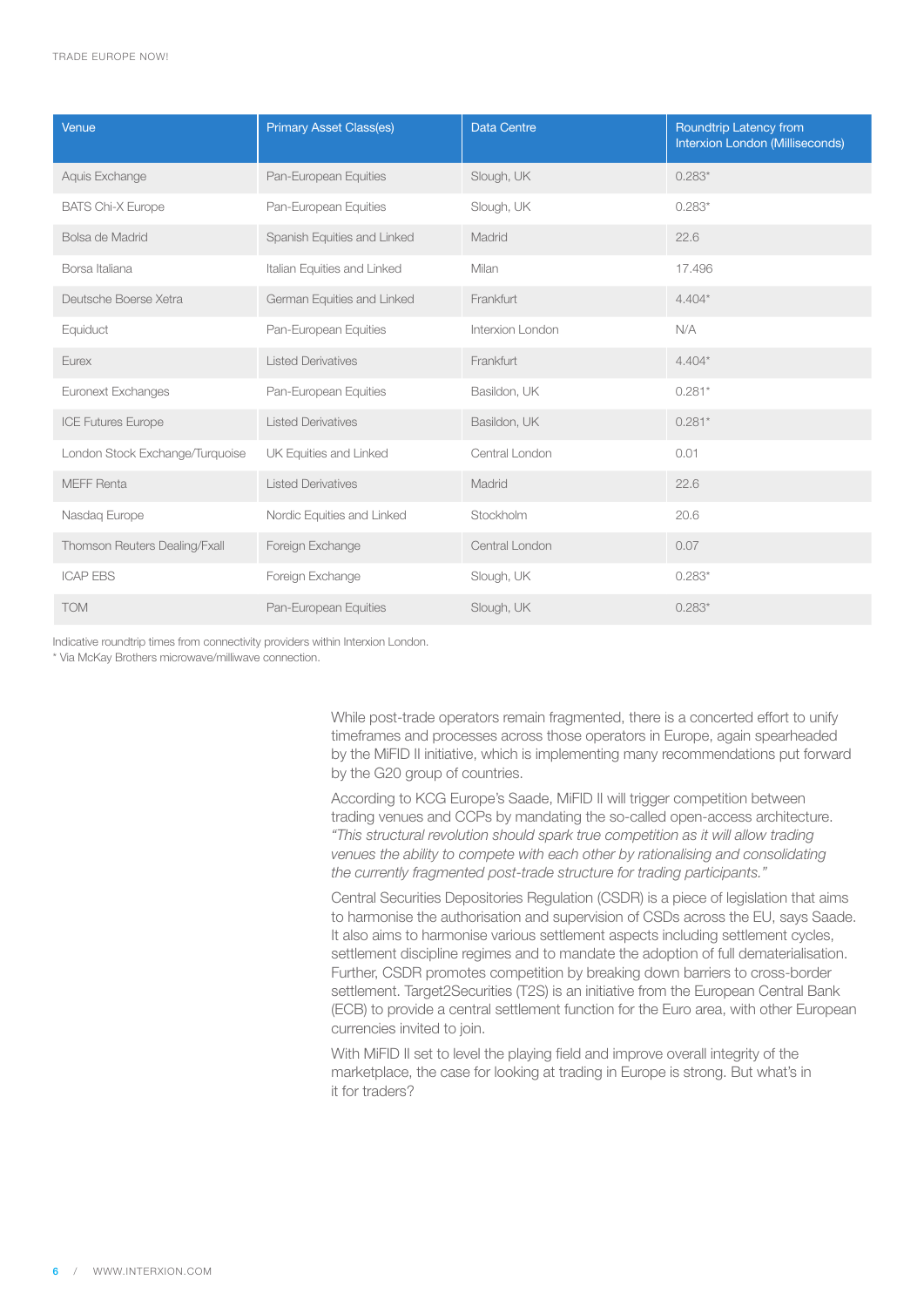### TRADING IN EUROPE: THE BENEFITS

## 03

Whatever their intentions, what MiFID's authors are inflicting on the marketplace is a new European regulatory landscape characterised by fragmenting liquidity, increased transparency and consistency of rules of engagement. The new trading map of Europe – and the new obligations under MiFID II to provide best execution across multiple asset classes – are presenting opportunities for US traders on a number of levels.

**Opportunity for diversification.** Europe is the obvious choice for those wishing to diversify. As Ian Marsh, Professor at Cass School of Business in London, puts it: *"If US investors aren't trading in Europe, they should be. Diversification is the only way of avoiding the risk they face at home. So they should be asking why aren't we investing in Europe?"*

Fragmentation of liquidity. *"If US equities are fragmented but well integrated – with a National Best Bid/Offer, a single clearing utility, one currency and one interest rate – then the EU is fragmented and not well integrated – with multiple currencies, different interest rates and country-by-country credit risk. This leads to a higher propensity toward volatility, which can be appealing for some investors."* Says Marsh.

Relative familiarity with US market structure and conventions. The newly democratised European trading landscape envisaged under MiFID II is presenting US investors with opportunities to broaden their activities into relatively familiar territory. Europe's emerging structure means it bears an ever-closer resemblance to the US, without the restrictions of the re-routing rule imposed by Regulation NMS.

*"There are many recognisable brands, both in terms of corporations and investments,"*  says Cass's Marsh. *"Routing speeds and latencies are not much different. Disclosure rules are similar. And accounting rules, if not exactly the same, are also similar. In short, if you're seeking to diversify, Europe is the first place you should be looking."*

Similar Trading Infrastructures and Approaches. For high-performance market participants in Europe – as in the US – 'infrastructure' means much more than just hardware and networks. It encompasses these plus a range of applications and processes firms need to do business successfully in the region, including big, powerful network connections, risk management, latency monitoring, and all the accessories found in a top-level US trading shop.

#### THE BENEFITS OF TRADING EUROPE

- $\rightarrow$  Opportunity for diversification
- $\rightarrow$  Relative familiarity with US market structure and conventions
- $\rightarrow$  Similar trading infrastructure components and approaches
- **Liquidity fragmentation**
- ➔ Regional idiosyncracies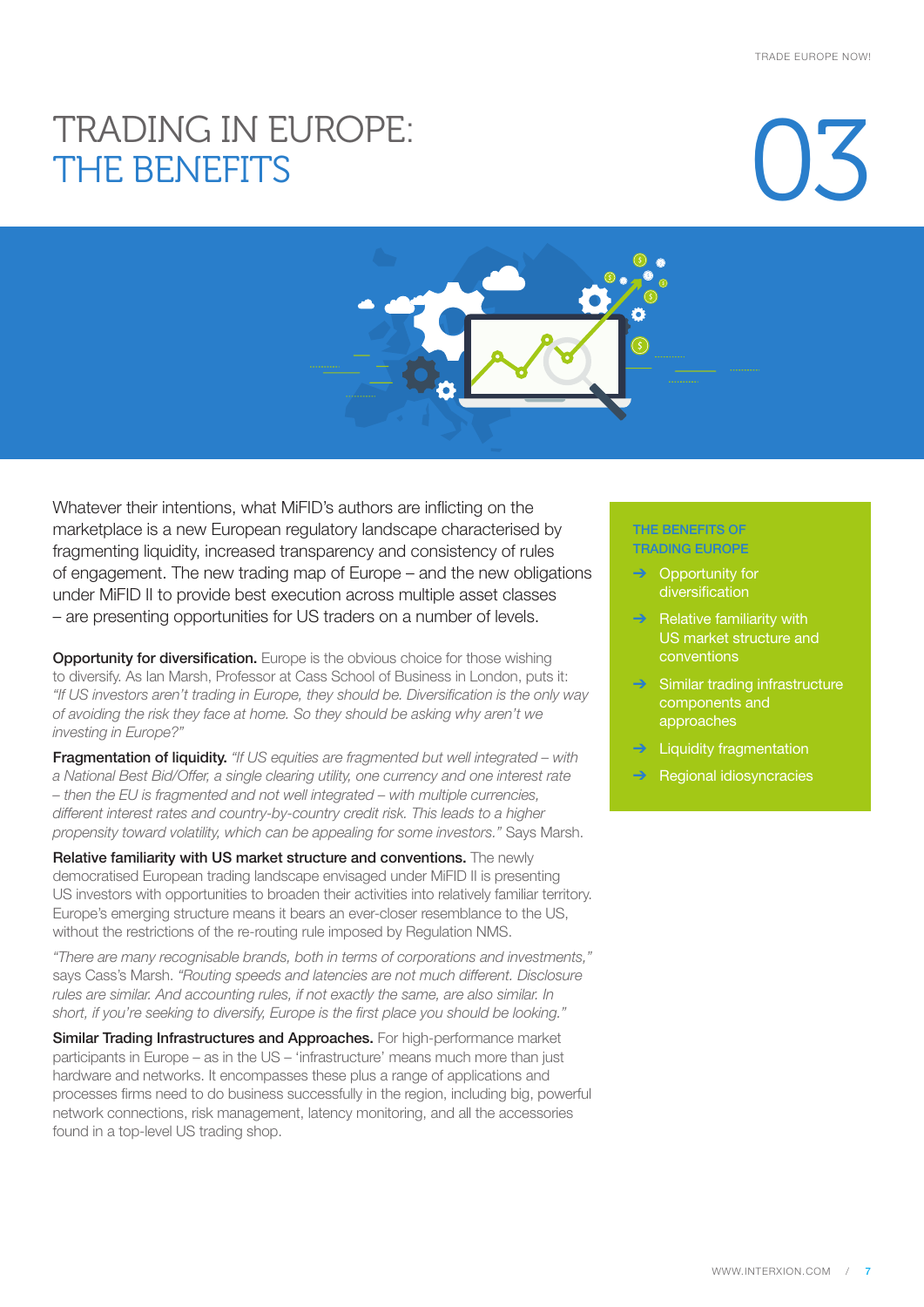### Europe is the obvious choice for those wishing to diversify

Regional idiosyncrasies. Europe has its own idiosyncrasies that traders need to be aware of, and can profit from. In the wake of MiFID I, according to Marsh, the tight relationship between major corporations and their home markets was diluted. Industry sector became more important, and as a result the performance of, say, a French automotive stock became more closely correlated to its pan-European automotive peers than to the French equity market. Following the credit crisis, the pendulum has swung back the other way, and probably is now closer to equilibrium, says Marsh. That said, there is a feeling that governments won't abandon their national champions, creating a kind of 'too big to fail' situation for certain key blue chips.

Historical investment characteristics – such as the fact that perhaps 50% of all German equity securities are held by Germans – and idiosyncratic application of EU rules suggest that there is a long way to go toward truly breaking down geographical boundaries, as envisaged by the MiFID regulators. Whatever the case, if you trade in Europe, you need to be connecting to all relevant markets a given entity or security trades on, Marsh says.

**Structural differences.** Even as the European market landscape is moulded by the regulators, key elements are set to remain the same, locking in a complexity that makes it a different prospect to the US. Where the US has the dollar, Europe has the Euro, but also several other significant currencies, of which Sterling is the denomination of choice for Europe's major financial centre, London.

Where the US has a government mandated consolidated data supplier – in the form of the Consolidated Tape Association (CTA) – that doesn't exist in Europe, nor has MiFID prescribed it – yet. Left to the marketplace, a truly accessible consolidated feed has yet to materialise, and is unlikely to do so unless regulators require it. But this does mean that in Europe trading firms need to be able to deal with real-time market data from a number of sources, which are in themselves dynamic.

Facing fragmented liquidity, ultra-low latency connectivity and relatively new pre-trade risk management requirements, financial institutions operating in Europe need to be realistic about their own capabilities for participating in a way that's in line with the new regulatory environment and yet is profitable. A reliable point of entry, and a flexible technology and connectivity framework is essential if firms are to succeed in interacting efficiently with the new European market structure.

Europe presents numerous opportunities for those willing to get in early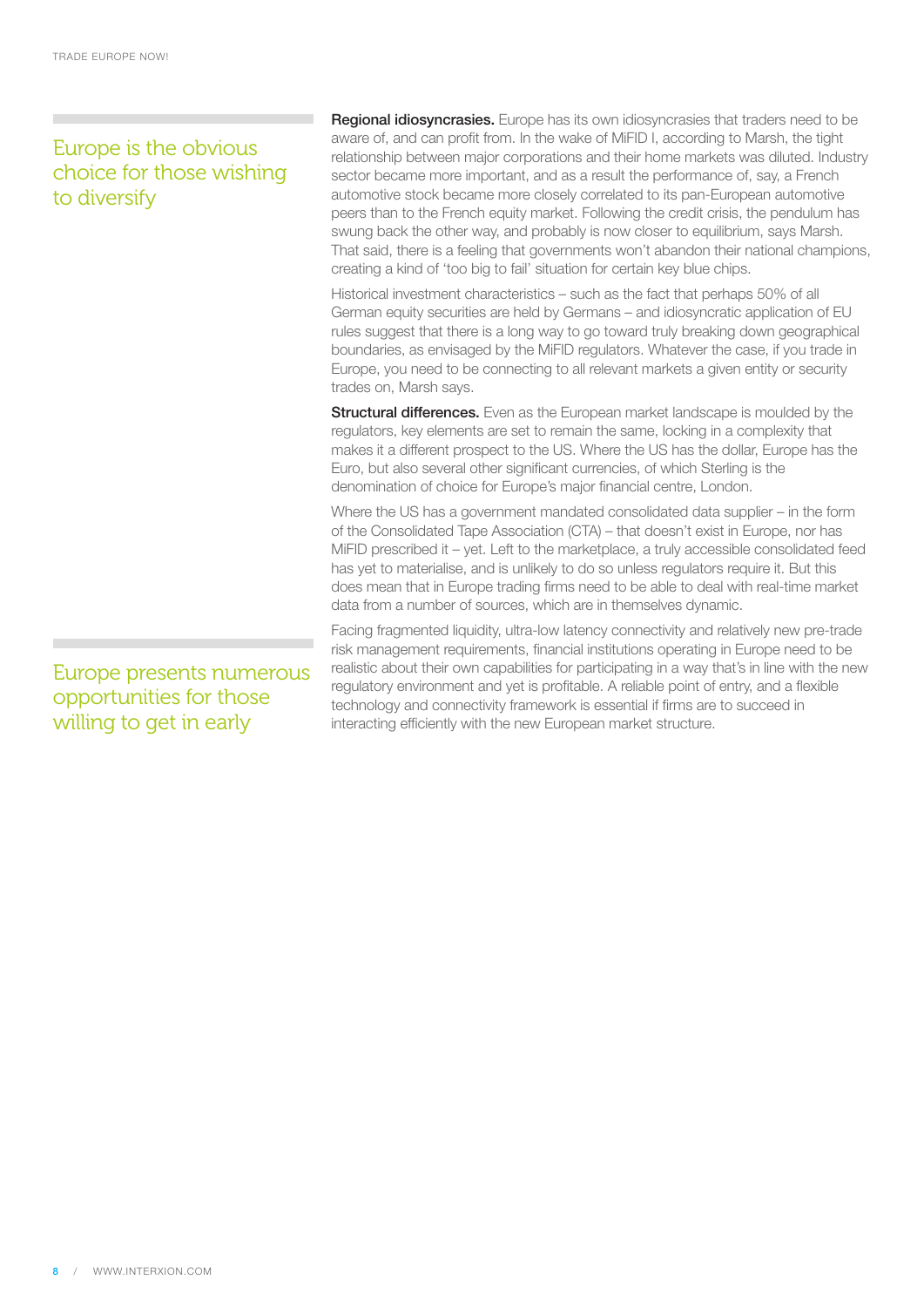# TRADING IN EUROPE: **Q4**





Regulatory authorisation. In the post MiFID II environment as a general rule anyone offering investment services (brokerage, portfolio and wealth management) to EU-based customers will have to have a MiFID license. However, says KCG Europe's Saade, non-EU investment firms servicing only EU-based professional and institutional clients can be exempt from the requirement for a MiFID license if the European Commission deems the regulatory framework of their country of establishment (e.g. US) to be equivalent. If so, these investment firms can apply to ESMA to be included in the register of authorised non-EU investment firms. Upon authorisation, these firms can service professional and institutional clients throughout the 28 Member States of the EU.

Selecting the appropriate entry point. As the EU's main financial centre, London is the logical entry point for US firms wishing to trade not just on London's resident markets but also beyond into the main European hubs. These include Paris, Madrid, Milan, Scandinavia and, crucially, Frankfurt.

The past decade has seen Europe adopt a viable and well maintained supply of dark-fibre connections. This makes it feasible for new players to enter the European trading space via a single gateway then extend relatively straightforwardly to key markets that fit their trading strategy.

Infrastructure suppliers are increasing the use of mesh network configurations across Europe – wherein connections are made directly between hop-on points and each required data centre, rather than to a central loop. This means that practitioners will be able to choose a single, primary colocation site, with access to secondary markets handled through a comprehensive mesh of high-speed optical fibre connections; in short, low-latency access to markets from any European market centre.

**Calculating European best bid/offer (EBBO).** Central London's close proximity to several main execution venues and easy access to dispersed European liquidity centres makes it the obvious choice for aggregating market data for creation of a European best bid/offer (EBBO). In the absence of a structural or mandated EBBO, market participants are left to their own devices, making a central point essential.

The Frankfurt connection. Fast access from a London base to Frankfurt is key. According to Stéphane Tyč, founder at microwave network operator McKay Brothers, as with the CME in the US, Frankfurt-based Eurex is a leader in asset price movements. *"Many price moves on other markets are affected by futures price changes on Eurex,"* he says. "*This makes fast access to Frankfurt essential. With our new microwave connection at Interxion's central London data centre, we can offer the*  fastest connection to Frankfurt, boosting the location's appeal to market makers and *other traders."*

#### HOW TO TRADE EUROPE

- Regulatory authorisation
- Selecting appropriate entry point
- Calculating European best bid/offer
- ➔ The Frankfurt connection
- Smart order routing

It is feasible for new players to enter the European trading space via a single gateway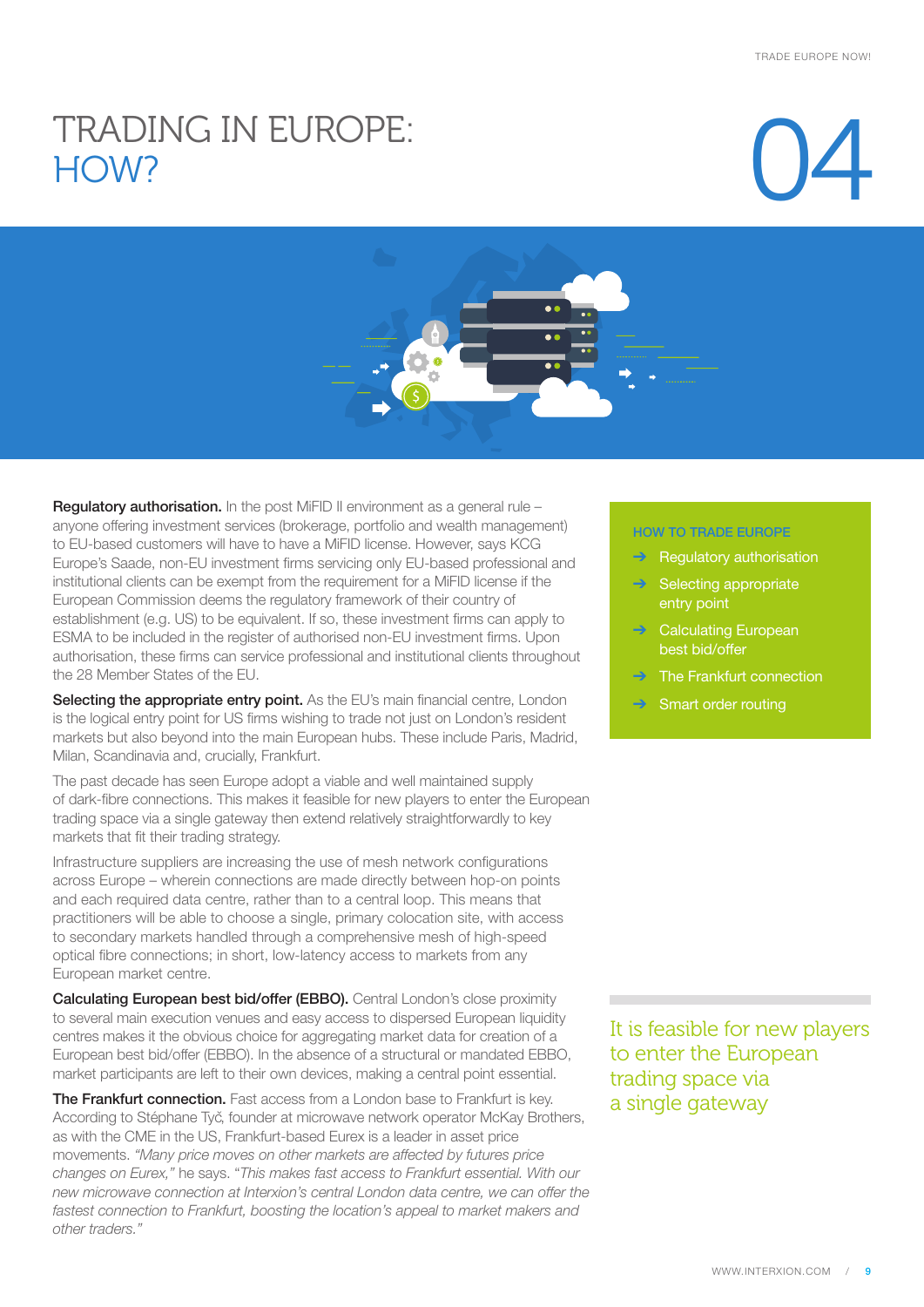McKay now offers milliwave access from Interxion to several major UK data centres including Slough, Basildon, Central London and Thomson Reuters' London Hosting Centre (LHC), home to its foreign exchange dealing services. *"The fast Frankfurt connection has created a high-speed axis between London and Frankfurt,"* says Tyč. *"If you choose one place to trade from, central London is it."*

**Smart order routing.** As you'd expect in the US, member firms – both pan-European prime brokers and more specialist firms – are leveraging this infrastructure to offer electronic connectivity to Europe's fast markets – primary exchanges, MTFs and broker and independent dark pools. They are offering various levels of participation, from simple direct market access, through to enhanced Direct Market Access (DMA) and sponsored access. Smart order routing is getting smarter – as required by the incoming regulations – as it shifts from merely connecting to primary exchanges to embrace brokers and the dark pools and other trading platforms and execution facilities they operate.

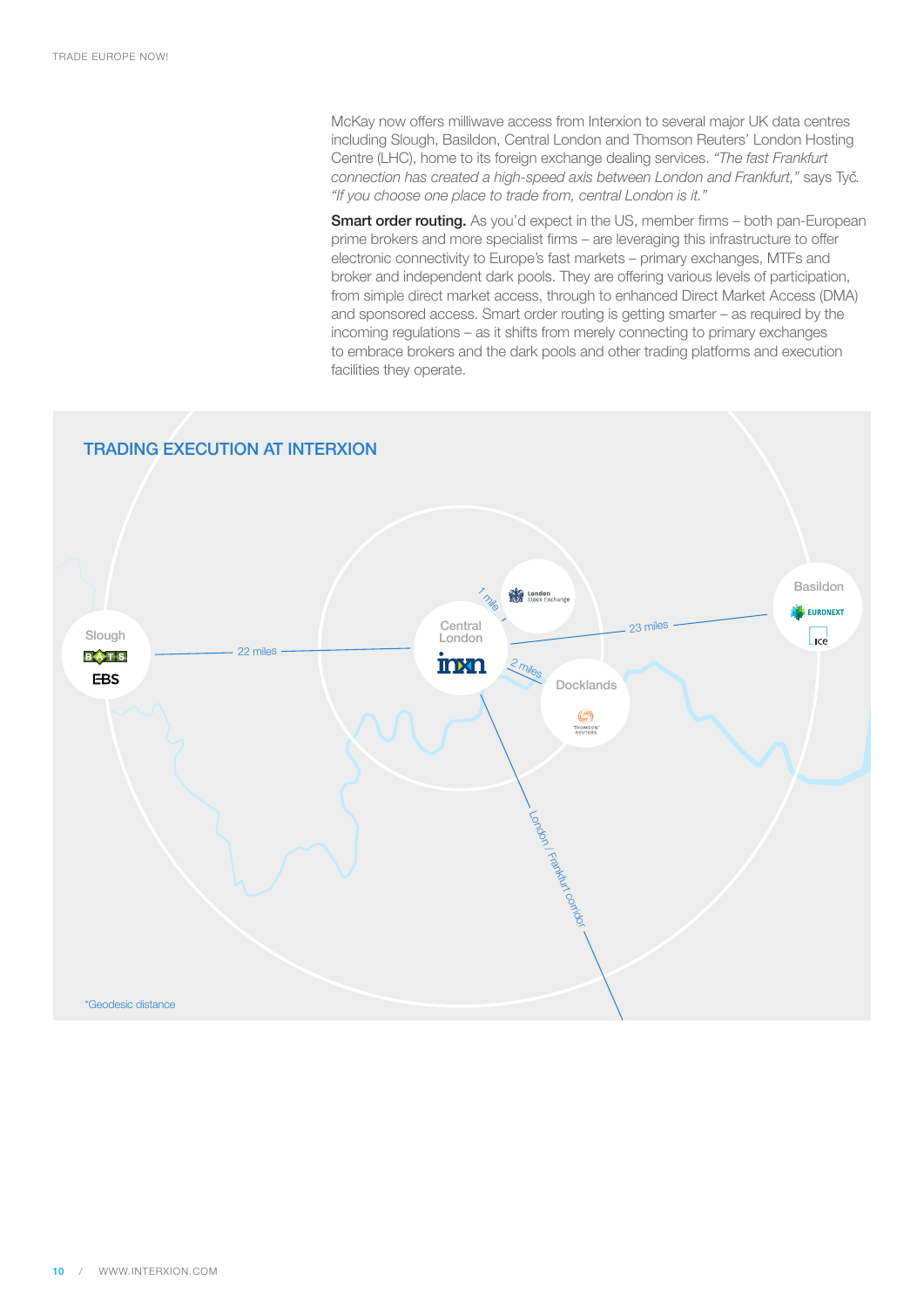# TRADING IN EUROPE:<br>WHAT'S NEEDED OS



For those entering the EU marketplace, it's important to get a few key elements right. Chief among them are selecting the physical point of entry for their proximity hosting platform; the technologies supporting order execution and routing; connectivity to key markets; relationships with member firms where required; and access to expertise on the nuances and conventions of the various markets.

For new entrants, these requirements have serious implications for infrastructure at all stages of the trade order and execution work flow, from electronic execution systems themselves, through to connectivity and networks, and the applications through which brokers interact with marketplaces, and buy-side firms interact with their execution suppliers.

Base framework of technology capabilities. It's clear that any technology solution or package that ties the firm to a specific set of capabilities won't suffice in the new European marketplace. Financial institutions need to keep their technological options open, to keep their business options open. In order to apply their specific business specialisations in ways that keep them differentiated from their competitors, financial markets participants need the greatest degree of 'optionality' they can get.

What's needed is a base framework of capabilities, supported by a physical communications network, and this can form the base upon which administrative facilities, value-added information and applications can be built. To achieve this, firms can leverage standards around market data, order books and other elements of the trade lifecycle. And in Europe, practitioners will find familiar data sources and established standards like the FIX protocol.

**Connectivity options.** Order routing latencies roundtrip from Frankfurt to the London Stock Exchange's City-based data centre weren't fast enough to make trading from there feasible when the first MiFID regulation came into force. Today, routing speeds for Frankfurt-originated orders to Interxion London stand at about 4.4 milliseconds roundtrip, via McKay's live microwave network.

These microwave connections are indicating theoretical speeds of 283 microseconds for orders routed from Interxion London to Slough, just west of London, where several execution venues like BATS Chi-X Europe and TOM host their matching engines, and of 281 microseconds for routes east to Basildon, home to the ICE Futures Europe derivatives market.

#### WHAT'S NEEDED TO TRADE EUROPE

- ➔ Base framework of technology capabilities
- **→** Connectivity Options
- **→** Best Execution
- $\rightarrow$  Time synchronisation/ stamping
- **Execution gateway**
- ➔ Broker relations and exchange memberships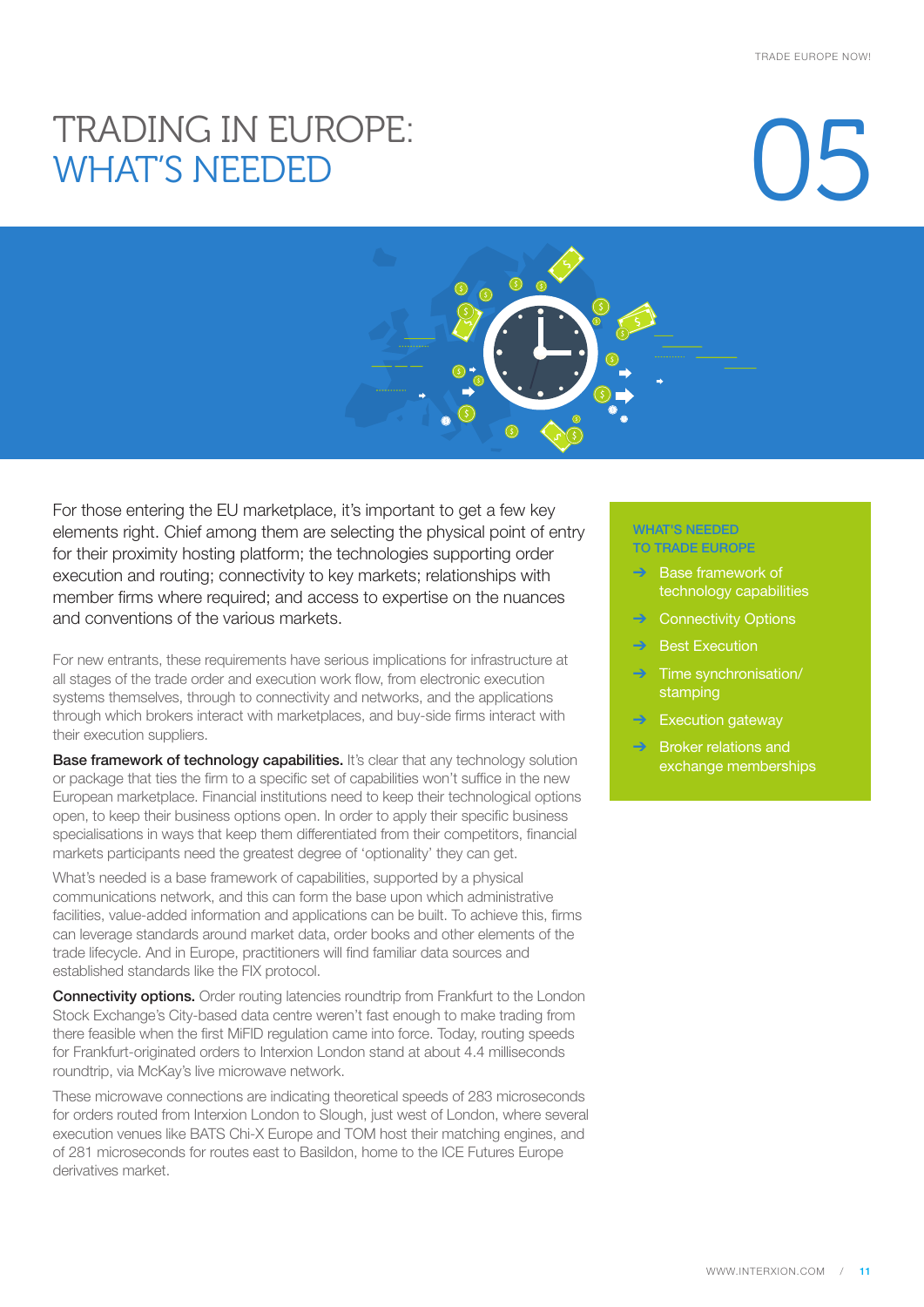### Selecting a physical point of entry for your proximity hosting platform

**Best Execution.** This framework of connectivity from a central point to all required execution venues' trading platforms yields real opportunity for brokers to deliver on the best execution principles ushered in by the MiFID regulations. At the same time, it poses significant challenges. Smart order routing (SOR) platforms that go beyond the price-only systems that emerged from the US under Regulation NMS are allowing brokers to seek out liquidity across multiple venues with priorities set according to a number of criteria.

These factors may include best current price, but also the likelihood of getting a fill, the potential for qualification for venues' liquidity or volume rebates, and the likely full cost of a transaction, with clearing and settlement taken into account. As interoperability between clearing agencies and venues takes hold, this latter consideration will become increasingly important.

Finally, as KCG's Saade points out, a significant amount of data will be available as a result of best execution requirements that might be overwhelming to some customers. Additionally, administrative and compliance costs will increase significantly. Overall there will be a surge in the number of reporting requirements and the transfer of data between market participants, markets and regulators.

It will be an ongoing test to meet this technological challenge as well as monitoring and drawing the right lessons out of increasingly large sets of data collected for regulatory purposes. *"Trading firms will have to make sure that they have the right amount of resources, processes and tools to support their trading strategies,"* says Saade.

**Time synchronisation / Time-stamping.** This kind of 'equal access' poses several technology and integration challenges. The ability of a smart order routing system to make decisions on where to route an order relies on synchronised delivery of market information from the execution venues in question. To achieve this, any connectivity infrastructure will need to synchronise quote and order book data from disparate platforms and locations.

Notwithstanding the ability to connect physically, firms will require a comprehensive latency monitoring capability to achieve synchronicity. What's important here is to ensure the orders on multiple venues that their execution systems are seeking to hit are not subject to data dissemination latency, which could distort the real-time view of the marketplace and hence the opportunity.

Any latency monitoring system needs to be able to measure market events on a like-for-like basis. These events – a timestamp on a match, or on the instance details of a trade or quote are disseminated to the marketplace from an execution venue's distribution server – must be defined in a standard way across a multitude of trading platforms, which may use diverse formats and policies.

**Execution gateway.** Finally, the exchange gateway itself – through which all broker (or broker client) orders must ultimately pass to reach the venue's matching engine – must be fine-tuned for optimum speed of delivery and throughput. Execution gateway design is an art unto itself, with the systems required to comply with and fully exploit the nuances of execution venues' individual rules and policies. These may, for example, limit the volume of orders per second a broker may route through a single gateway. This may precipitate the deployment of multiple gateways, with implications for latency monitoring, market exposure and risk.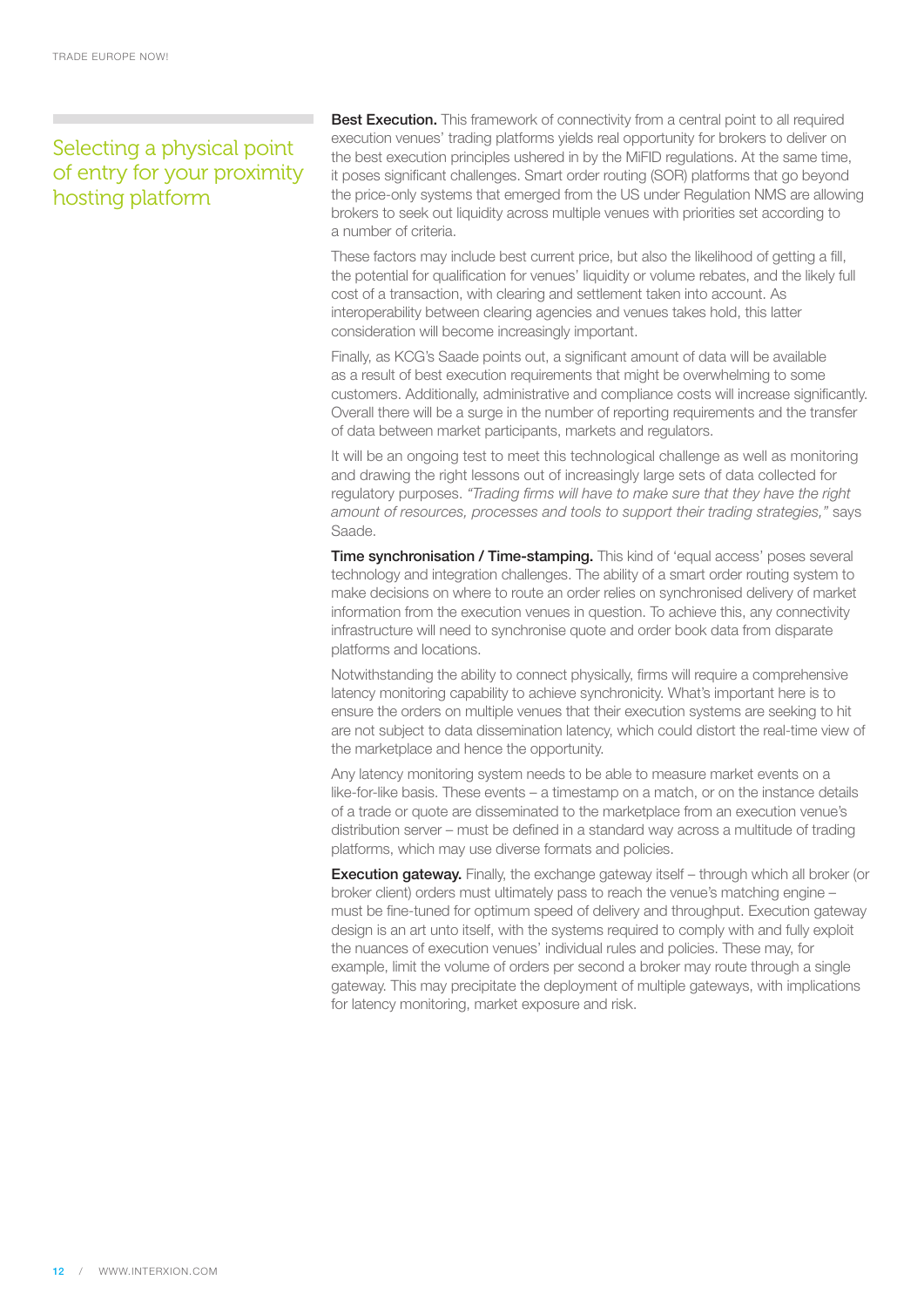Broker relations / exchange memberships. In Europe, as in the US, it's ultimately risk that dictates the approach to the business model and to the client relationship. The new European market structure and supporting technology infrastructure has wide-reaching ramifications for business relationships across the board: for asset managers and brokers alike.

Many buy-side firms have established prime relationships with multiple brokers, creating a need among brokers to facilitate that arrangement. Indeed, the ability to offer multi-prime facilities will emerge as a differentiator for sell sides seeking to attract fund managers, hedge funds and other buy-side clients. This requirement adds complexity to the already-thorny challenge of properly managing buy-side clients' market access.

#### EU VS. US – SAME DIFFERENCE

The EU represents a major opportunity for US traders, in terms of size, volatility and possible ROI. Traders familiar with US markets will find many similarities to the structure, practices and conventions they are used to, making entry into Europe relatively straightforward and painless.

That said, it's crucial to understand local nuances and processes. As discussed, there are many structural differences, even as the incoming MiFID II regulation introduces many similarities particularly with respect to transparency and market access. While many countries use the Euro, it remains the fact that the main financial centre uses Sterling as its currency. There is no Depository Trust & Clearing Corporation (DTCC) like centralised clearing utility. Each of the EU's 28 countries has its own legal system.

Selecting a trusted partner to establish a base of European operations is key. The choice of initial point of entry – with optimal connectivity to key markets and the expertise to offer technical and business knowhow – is the first step toward successful entry into the European trading landscape.

The EU represents a major opportunity for US traders

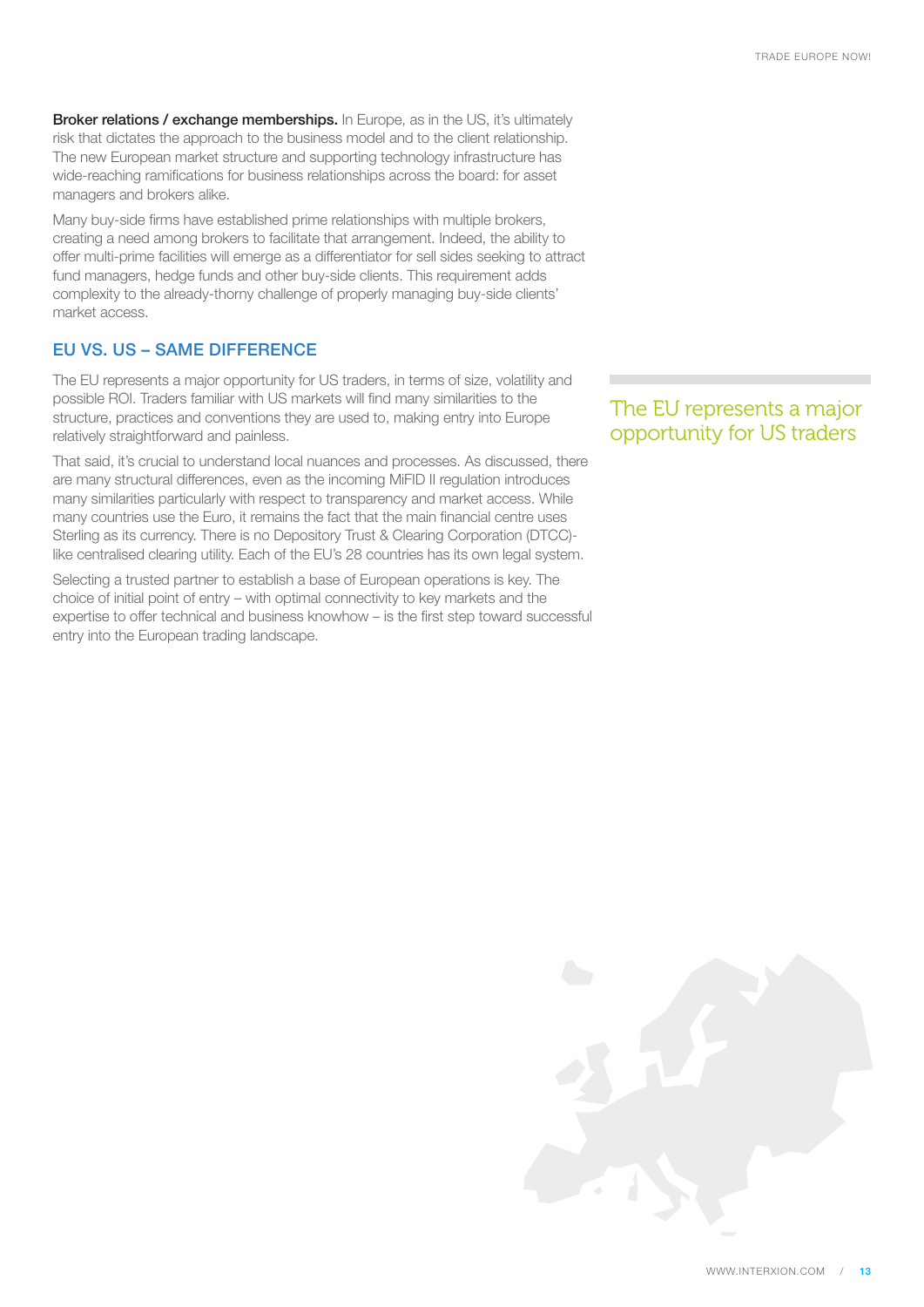## TRADING EUROPE:<br>SELECTING YOUR GATEWAY



#### SELECTING YOUR EUROPEAN GATEWAY

- **Strong investing** demographic
- **→** Regulatory level playing field
- $\rightarrow$  Better execution quality
- $\rightarrow$  Volatility is returning
- $\rightarrow$  Strong mix of highly liquid asset classes
- **→** Multiple fast trading venues
- $\rightarrow$  Interoperability of clearing systems

*"If you're serious about trading in Europe,"* said William Fenick, Strategy and Marketing Director, Financial Services, at Interxion, *"then it's clear Central London provides the best access to the main liquidity pools for equities, futures and other major asset classes, not only in the London marketplace but also the key London-Frankfurt corridor."*

Interconnectivity within a data centre is a premium requirement. Having all the right mix of exchanges, ISVs and service providers only a cross-connect away is integral to the success of any new European entrant. Interxion's City of London data centre provides access to a community of over 100 capital market participants making it the obvious gateway (execution point) to Europe's main liquidity pools.

Interxion's geographical proximity to the London Stock Exchange, its equidistance between the key hosting centres of Slough (BATS Chi-X, TOM) and Basildon (ICE Futures/Liffe), and access to microwave connectivity via McKay Brothers to the Frankfurt corridor (Eurex) – the market's fastest – make it unequalled in terms of European trading venue access.

This central location yields major speed advantages for multi-venue trading strategies and enables optimal order book aggregation / consolidation under MiFID II. Interxion's London data centre houses all the major POPs for connectivity to all of Europe's major exchanges, multilateral trading facilities (MTFs) and broker routing systems.

Interxion's community of ISVs – offering time-synchronisation, time-stamping and order aggregation, to pre-trade risk controls and more – provide on-site access to key value-added services to facilitate high-performance trading and regulatory compliance under MiFID II.

The Interxion London Financial Services hub is one of the most established data centre communities in Europe, enabling customers to effectively execute their European trading strategy.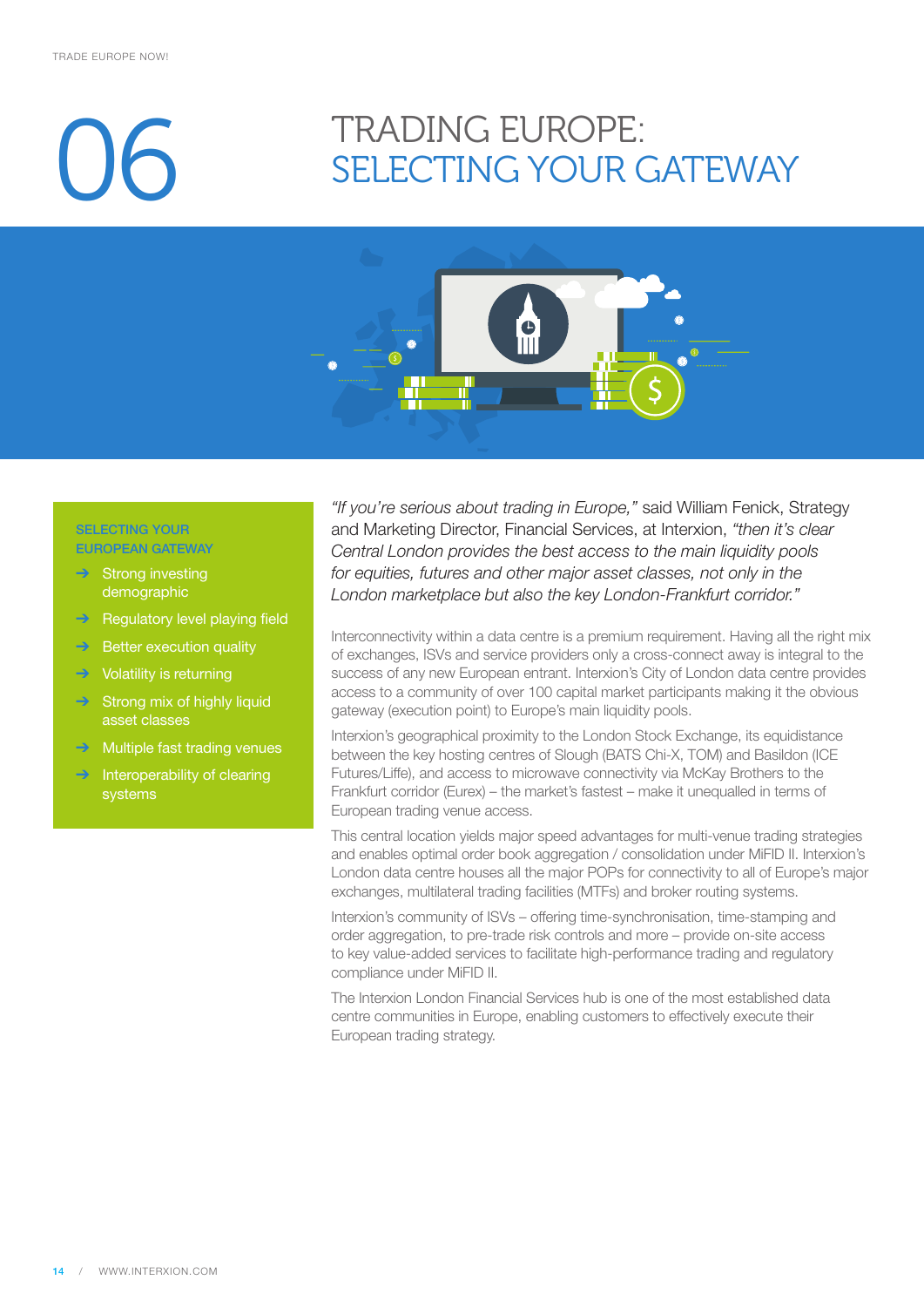#### ABOUT INTERXION

Interxion (NYSE: INXN) is a leading provider of carrier and cloud-neutral colocation data centre services in Europe, serving a wide range of customers through over 35 data centres in 11 European countries. Interxion's uniformly designed, energy efficient data centres offer customers extensive security and uptime for their mission-critical applications. With over 500 connectivity providers, 20 European Internet exchanges, and most leading cloud and digital media platforms across its footprint, Interxion has created connectivity, cloud, content and finance hubs that foster growing customer communities of interest.

For more information, please visit www.interxion.com

Find out about the **[Exchange access points](http://www.interxion.com/why-interxion/communities-of-interest/finance-hubs/exchange-access-points/)** available in our data centres.

### **interxion**

#### ABOUT A-TEAM GROUP

A-Team Group has, since 2001, been delivering distinguished content based on in-depth domain expertise on behalf of B2B financial technology suppliers. Run by experienced business journalists, we thrive on taking complex business and technology topics and turning them into compelling content assets to drive lead generation and prospect nurturing with a measurable ROI.

Whether you just need support with content for your blog or to manage a webinar, or if you want the full service content marketing strategy and execution, A-Team Group have the experience, knowledge and content know-how to help you succeed.

For a free consultation or to ask any questions, give us a call 020 8090 2055 or email theteam@a-teamgroup.com

### **A-TEAM**GROUP